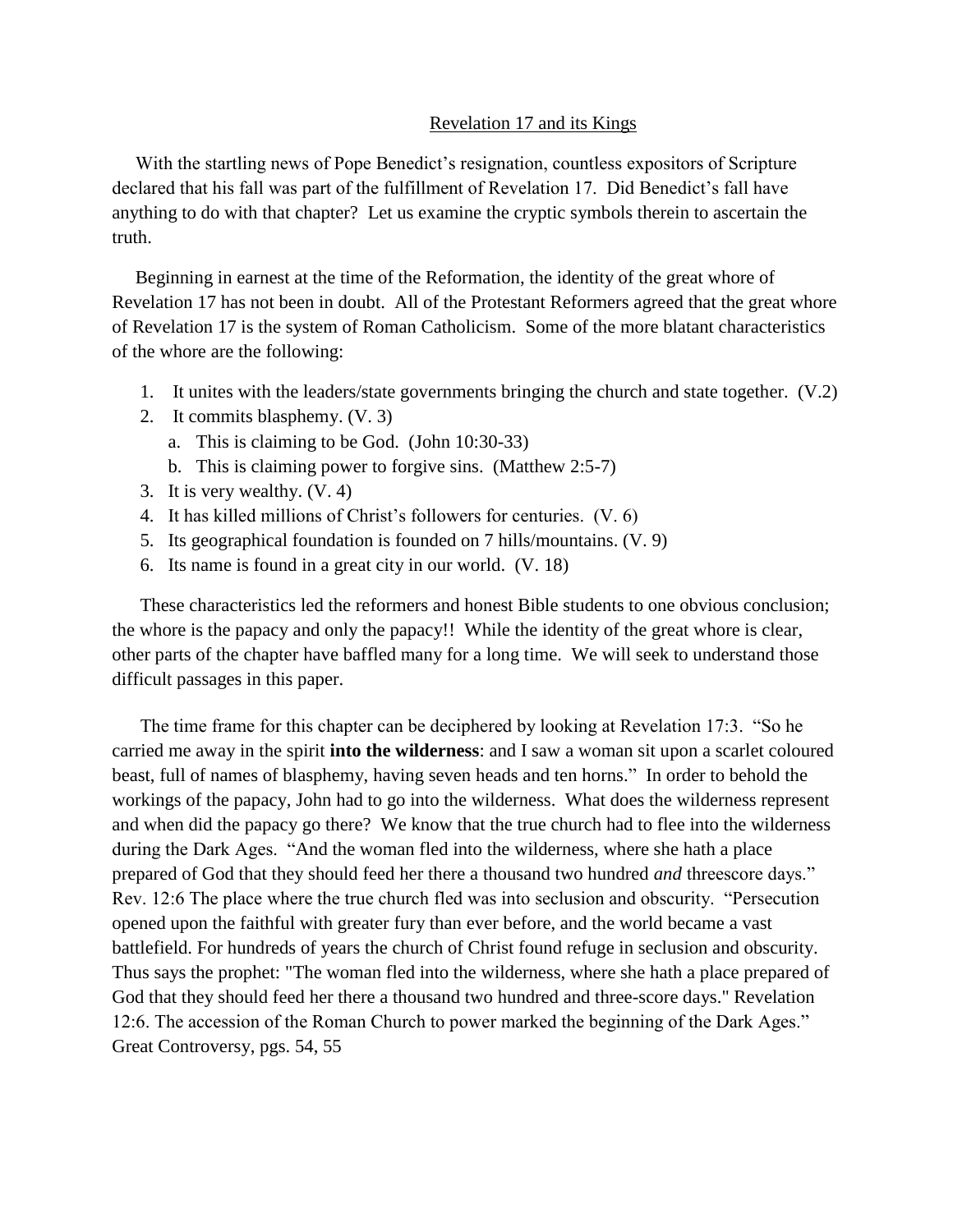John, in Revelation 17:3 had to behold the papacy in seclusion and obscurity. When was this? For over 1,000 years, the papacy wielded universal power; they surely weren't in seclusion and obscurity. A change occurred in 1798 when Pope Pius the  $6<sup>th</sup>$  was taken captive and died in exile. It was in 1798 that the papacy went into seclusion and obscurity. This is the time frame of Rev. 17. Revelation 18:1 pinpoints another key event just into the near future. Rev. 18:1 reads, "And after these things I saw another angel come down from heaven, having great power; and the earth was lightened with his glory." This passage highlights the falling of the Latter Rain in which the 3<sup>rd</sup> Person of the Godhead, the Holy Spirit, will empower God's children to:

- 1. Live the character of God in their own lives.
- 2. Preach the final message of warning to the world.
- 3. Prepare to stand through the 7 last plagues.
- 4. Enable them to stand when Jesus comes.

 The time frame for these two chapters is from 1798 to the out pouring of the latter rain power of the Holy Spirit. Within this time frame, we will now pick up the cryptic passages that baffle so many. "And the angel said unto me, Wherefore didst thou marvel? I will tell thee the mystery of the woman, and of the beast that carrieth her, which hath the seven heads and ten horns. The beast that thou sawest was, and is not; and shall ascend out of the bottomless pit, and go into perdition: and they that dwell on the earth shall wonder, whose names were not written in the book of life from the foundation of the world, when they behold the beast that was, and is not, and yet is." Rev. 17:7, 8

 A beast is carrying the whore, giving her force, power, and authority. The beast is intriguing because he has a time when he was powerful, then has a time when he isn't existing, and then he comes back to life one last time, only to go into oblivion! The beast has three periods of existence. Rev. 17:11 also declares that "And the beast that was, and is not, even he is the eighth, and is of the seven, and goeth into perdition." The books of Daniel and Revelation pinpoint several powers that impacted God's people in dramatic ways. Rev. 17 mentions 7 of them and tells us that the beast is the  $8<sup>th</sup>$  and he is also one of the 7 powers!!

 Who can this beast be? Given the characteristics, it becomes clear that the beast represents the political power given to the papacy by the governments of the world. Notice, the political powers gave the papacy their power during the Dark Ages. Then, in 1798, the papacy lost political power, and since then, she has been gradually regaining that power! In the light of Revelation's picture of the papacy's political power at a height, then losing it, and then regaining it one final time, it becomes obvious that the New World Order today is not new at all. The New World Order is simply the revival of the political power of Rome one last time!!

 Well, then what about those other kings? "And there are seven kings: five are fallen, and one is, *and* the other is not yet come; and when he cometh, he must continue a short space. And the beast that was, and is not, even he is the eighth, and is of the seven, and goeth into perdition." Rev. 17:10, 11 Remembering clearly that the time frame for this passage is 1798